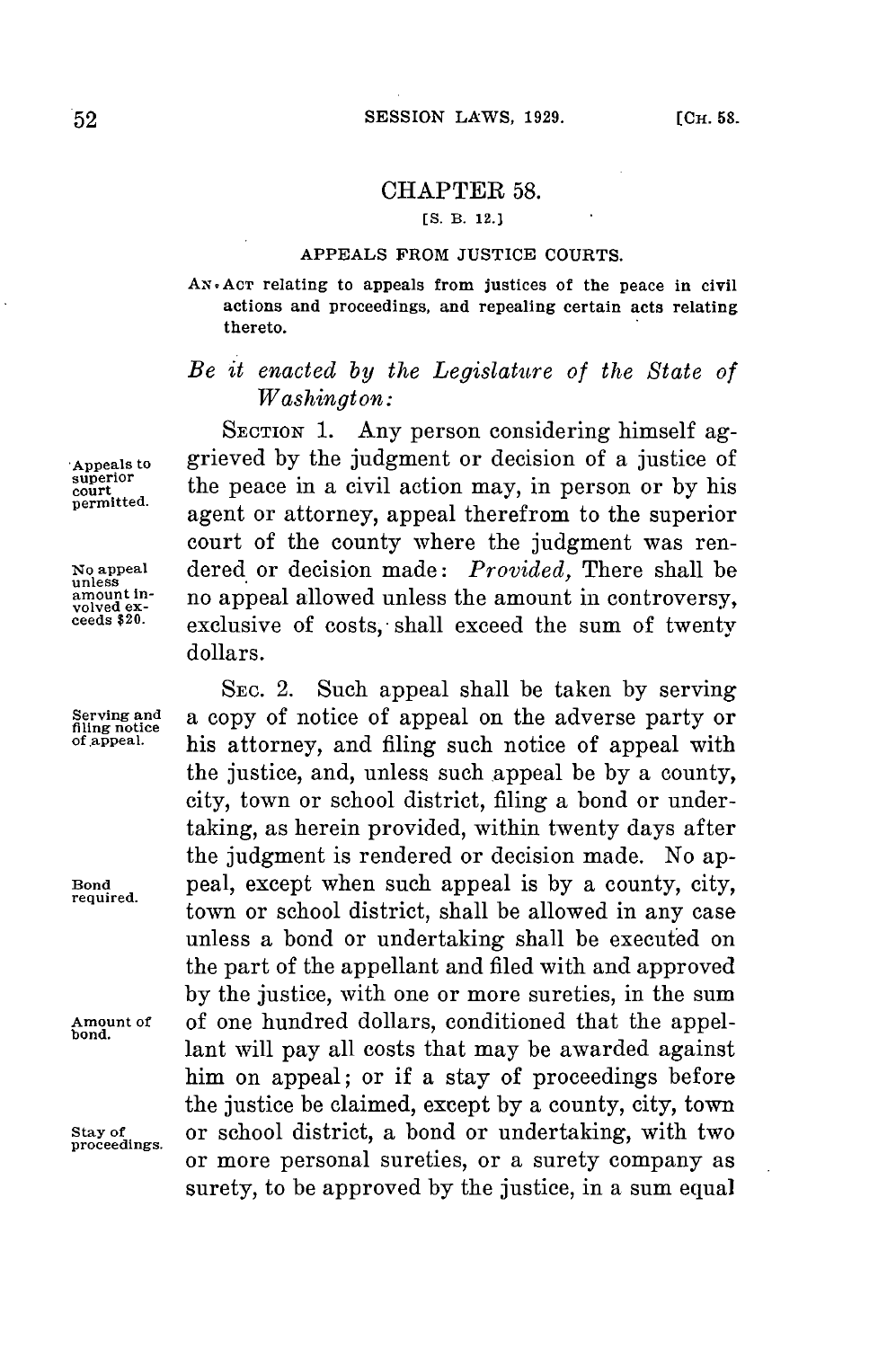to twice the amount of the judgment and costs, conditioned that the appellant will pay such judgment, including costs, as may be rendered against him on appeal, be so executed and filed.

**SEC. 3.** Upon an appeal being taken and a bond **Proceedings** filed to stay all proceedings, the justice shall allow **justice** the same and make an entry of such allowance in his docket, and all further proceedings on the **judg**ment before the justice shall thereupon be suspended; and if in the meantime execution shall have been issued, the justice shall give the appellant a certificate that such appeal has been allowed.

SEC. 4. On such certificate being presented to **Release of property**<br>the officer holding the execution, he shall forthwith held on<br>the execution release the property of the judgment debtor that may have been taken on execution.

SEC. 5. Within ten days after the appeal has **Filing of** been taken in a civil action or proceeding, the appel- *transcripted.* lant shall file with the clerk of the superior court a transcript of all entries made in the justice's docket relating to the case, together with all the process and other papers relating to the case filed with the justice which shall be made and certified **by** such justice to be correct upon the payment of the fees allowed **by** law therefor, and upon the filing of such transcript, the superior court shall become possessed of the cause, and shall proceed in the same manner, as near as may be, as in actions originally commenced in that court, except as in this act otherwise **Superior** provided. The issue before the justice shall be tried **proceedings**. in the superior court without other or new pleadings, unless otherwise directed **by** the court.

SEc. **6.** If upon an appeal being taken, the **superior court may** justice shall fail, neglect or refuse, upon the tender **compel prep-** aration and or payment of the fees allowed **by** law, to make and **certification of transcript.** certify the transcript, the appellant may make application, supported **by** affidavit, to the superior

**before suspended.**